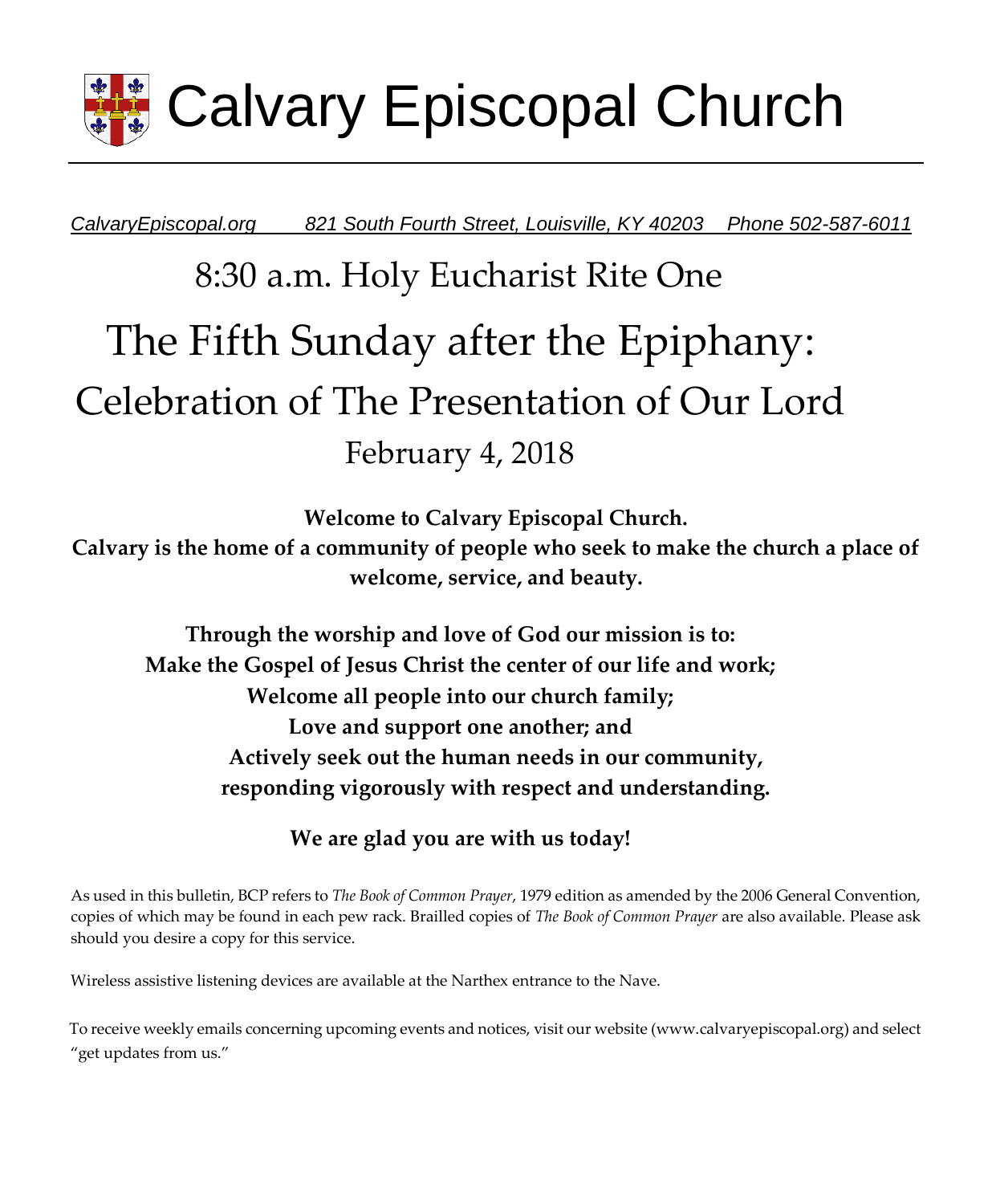**Prelude** *Mit Fried und Freud ich fahr dahin*, BWV 616 Johann Sebastian Bach (1685- 1750)

### **The Liturgy of the Word** *BCP 323*

*Please stand as able.* 

| Celebrant                                                        | Blessed be God: Father, Son, and Holy Spirit. |
|------------------------------------------------------------------|-----------------------------------------------|
| People                                                           | And blessed be his kingdom, now and for ever. |
|                                                                  | Amen                                          |
| $\mathbf{T}$ $\mathbf{C}$ $\mathbf{C}$ $\mathbf{D}$ $\mathbf{D}$ |                                               |

*The Celebrant says* 

Almighty God, unto whom all hearts are open, all desires known, and from whom no secrets are hid: Cleanse the thoughts of our hearts by the inspiration of thy Holy Spirit, that we may perfectly love thee, and worthily magnify thy holy Name; through Christ our Lord. *Amen*.

Hear what our Lord Jesus Christ saith: Thou shalt love the Lord thy God with all thy heart, and with all thy soul, and with all thy mind. This is the first and great commandment. And the second is like unto it: Thou shalt love thy neighbor as thyself. On these two commandments hang all the Law and the Prophets.

### **Gloria in excelsis** *BCP 324*

*Celebrant and People*

Glory be to God on high, and on earth peace, good will towards men. We praise thee, we bless thee, we worship thee, we glorify thee, we give thanks to thee for thy great glory, O Lord God, heavenly King, God the Father Almighty. O Lord, the only-begotten Son, Jesus Christ; O Lord God, Lamb of God, Son of the Father, that takest away the sins of the world, have mercy upon us.

Thou that takest away the sins of the world, receive our prayer.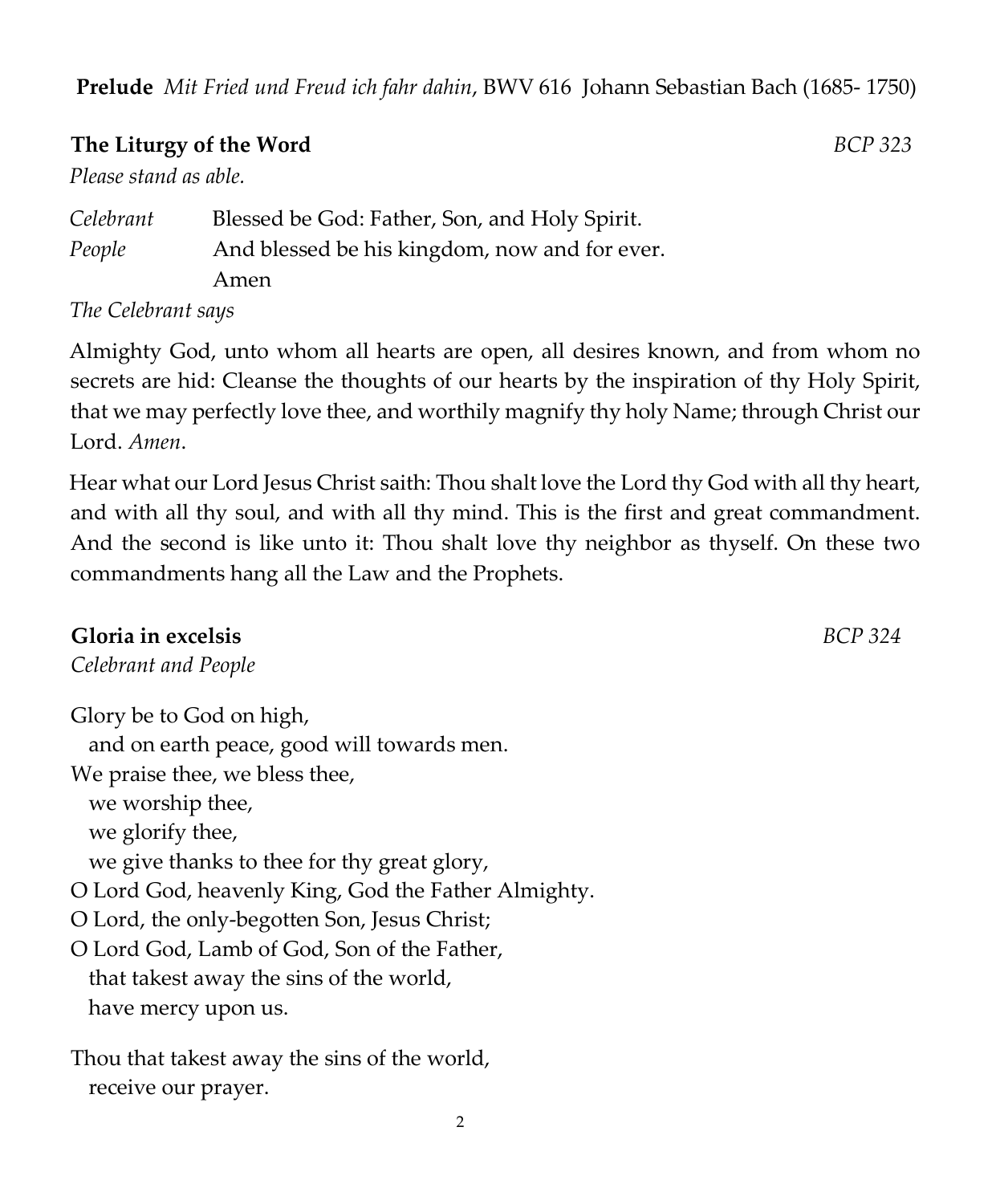3

Thou that sittest at the right hand of God the Father, have mercy upon us. For thou only art holy; thou only art the Lord; thou only, O Christ, with the Holy Ghost,

art most high in the glory of God the Father. Amen.

**The Collect of the Day** *BCP 187*

| Celebrant | The Lord be with you. |
|-----------|-----------------------|
| People    | And with thy spirit.  |
| Celebrant | Let us pray.          |

Almighty and everliving God, we humbly beseech thee that, as thy only-begotten Son was this day presented in the temple, so we may be presented unto thee with pure and clean hearts by the same thy Son Jesus Christ our Lord; who liveth and reigneth with thee and the Holy Spirit, one God, now and for ever. *Amen*.

*Please be seated.* 

# **The First Reading The First Reading The First Reading The First Reading The First Reading The First Reading The Intervention of the Intervention Intervention Intervention Intervention Intervention Intervention Interventio**

A Reading from the letter to the Hebrews.

Since God's children share flesh and blood, Jesus himself likewise shared the same things, so that through death he might destroy the one who has the power of death, that is, the devil, and free those who all their lives were held in slavery by the fear of death. For it is clear that he did not come to help angels, but the descendants of Abraham. Therefore he had to become like his brothers and sisters in every respect, so that he might be a merciful and faithful high priest in the service of God, to make a sacrifice of atonement for the sins of the people. Because he himself was tested by what he suffered, he is able to help those who are being tested.

| Reader | The Word of the Lord. |
|--------|-----------------------|
| People | Thanks be to God.     |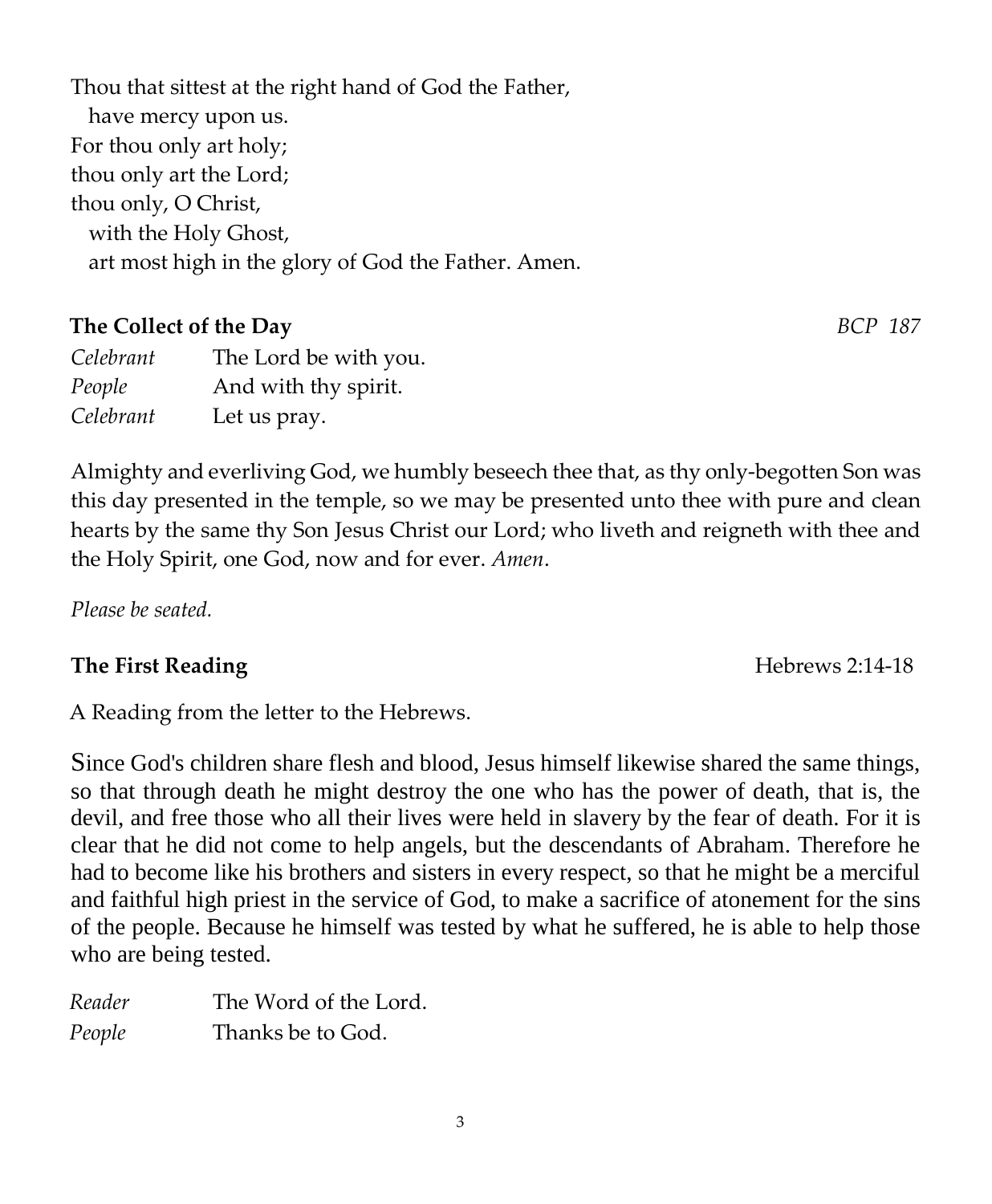**Psalm 84** *Quam dilecta! BCP 707*

*The Psalm is read in unison, seated.* 

| 1 How dear to me is your dwelling, O LORD of hosts! *        |
|--------------------------------------------------------------|
| My soul has a desire and longing for the courts of the LORD; |
| my heart and my flesh rejoice in the living God.             |
| 2 The sparrow has found her a house                          |

and the swallow a nest where she may lay her young; \* by the side of your altars, O LORD of hosts, my King and my God.

- 3 Happy are they who dwell in your house! \* they will always be praising you.
- 4 Happy are the people whose strength is in you! \* whose hearts are set on the pilgrims' way.
- 5 Those who go through the desolate valley will find it a place of springs, \* for the early rains have covered it with pools of water.
- 6 They will climb from height to height, \* and the God of gods will reveal himself in Zion.
- 7 LORD God of hosts, hear my prayer; \* hearken, O God of Jacob.
- 8 Behold our defender, O God; \* and look upon the face of your Anointed.
- 9 For one day in your courts is better than a thousand in my own room, \* and to stand at the threshold of the house of my God than to dwell in the tents of the wicked.
- 10 For the LORD God is both sun and shield; \* he will give grace and glory;
- 11 No good thing will the LORD withhold \* from those who walk with integrity.
- 12 O LORD of hosts, \*

happy are they who put their trust in you!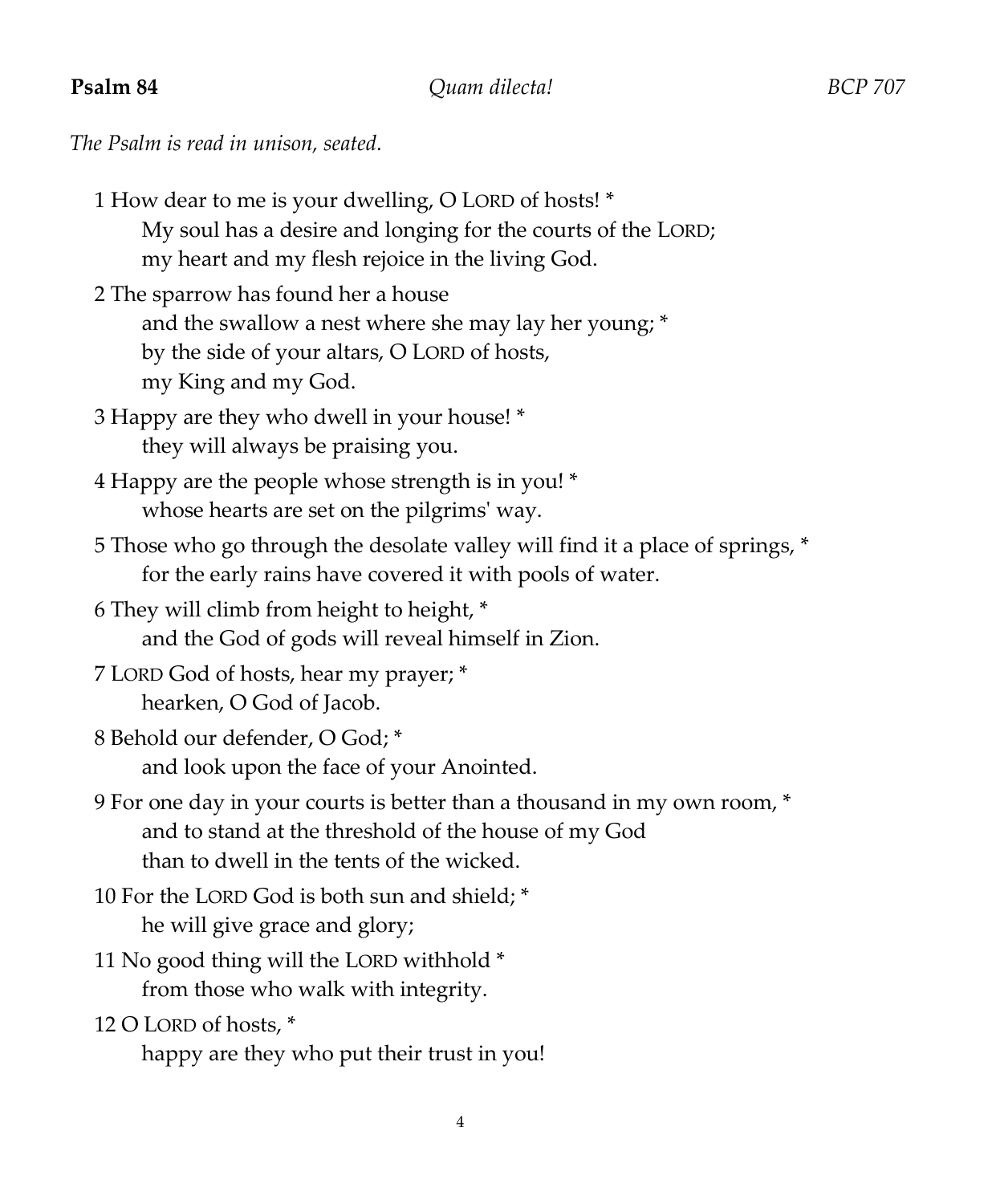*Please stand.* 

### **The Holy Gospel** Luke 2:22-40

*Celebrant* The Holy Gospel of our Lord Jesus Christ according to Luke. *People* Glory be to thee, O Lord.

When the time came for their purification according to the law of Moses, the parents of Jesus brought him up to Jerusalem to present him to the Lord (as it is written in the law of the Lord, "Every firstborn male shall be designated as holy to the Lord"), and they offered a sacrifice according to what is stated in the law of the Lord, "a pair of turtledoves or two young pigeons." Now there was a man in Jerusalem whose name was Simeon; this man was righteous and devout, looking forward to the consolation of Israel, and the Holy Spirit rested on him. It had been revealed to him by the Holy Spirit that he would not see death before he had seen the Lord's Messiah. Guided by the Spirit, Simeon came into the temple; and when the parents brought in the child Jesus, to do for him what was customary under the law, Simeon took him in his arms and praised God, saying, "Master, now you are dismissing your servant in peace, according to your word; for my eyes have seen your salvation, which you have prepared in the presence of all peoples, a light for revelation to the Gentiles and for glory to your people Israel." And the child's father and mother were amazed at what was being said about him. Then Simeon blessed them and said to his mother Mary, "This child is destined for the falling and the rising of many in Israel, and to be a sign that will be opposed so that the inner thoughts of many will be revealed-- and a sword will pierce your own soul too." There was also a prophet, Anna the daughter of Phanuel, of the tribe of Asher. She was of a great age, having lived with her husband seven years after her marriage, then as a widow to the age of eighty-four. She never left the temple but worshiped there with fasting and prayer night and day. At that moment she came, and began to praise God and to speak about the child to all who were looking for the redemption of Jerusalem. When they had finished everything required by the law of the Lord, they returned to Galilee, to their own town of Nazareth. The child grew and became strong, filled with wisdom; and the favor of God was upon him.

*Celebrant* The Gospel of the Lord. *People* Praise be to thee, O Christ.

*Please be seated.*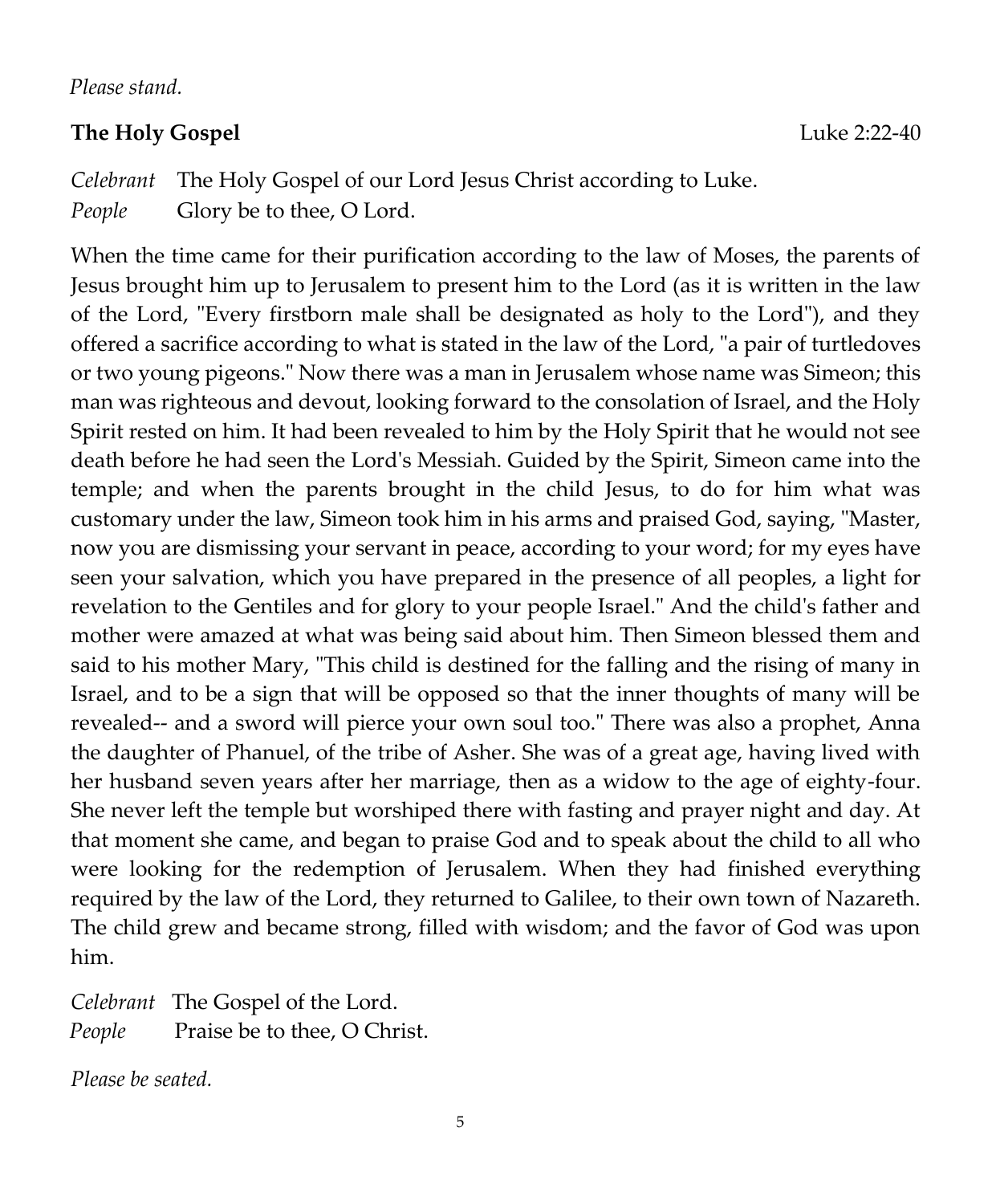### **The Nicene Creed** *BCP 326*

*Please stand.* 

We believe in one God, the Father, the Almighty, maker of heaven and earth, of all that is, seen and unseen.

We believe in one Lord, Jesus Christ, the only Son of God, eternally begotten of the Father, God from God, Light from Light, true God from true God, begotten, not made, of one Being with the Father. Through him all things were made. For us and for our salvation he came down from heaven: by the power of the Holy Spirit he became incarnate from the Virgin Mary, and was made man. For our sake he was crucified under Pontius Pilate; he suffered death and was buried. On the third day he rose again in accordance with the Scriptures; he ascended into heaven and is seated at the right hand of the Father. He will come again in glory to judge the living and the dead, and his kingdom will have no end.

We believe in the Holy Spirit, the Lord, the giver of life, who proceeds from the Father and the Son. With the Father and the Son he is worshiped and glorified.

6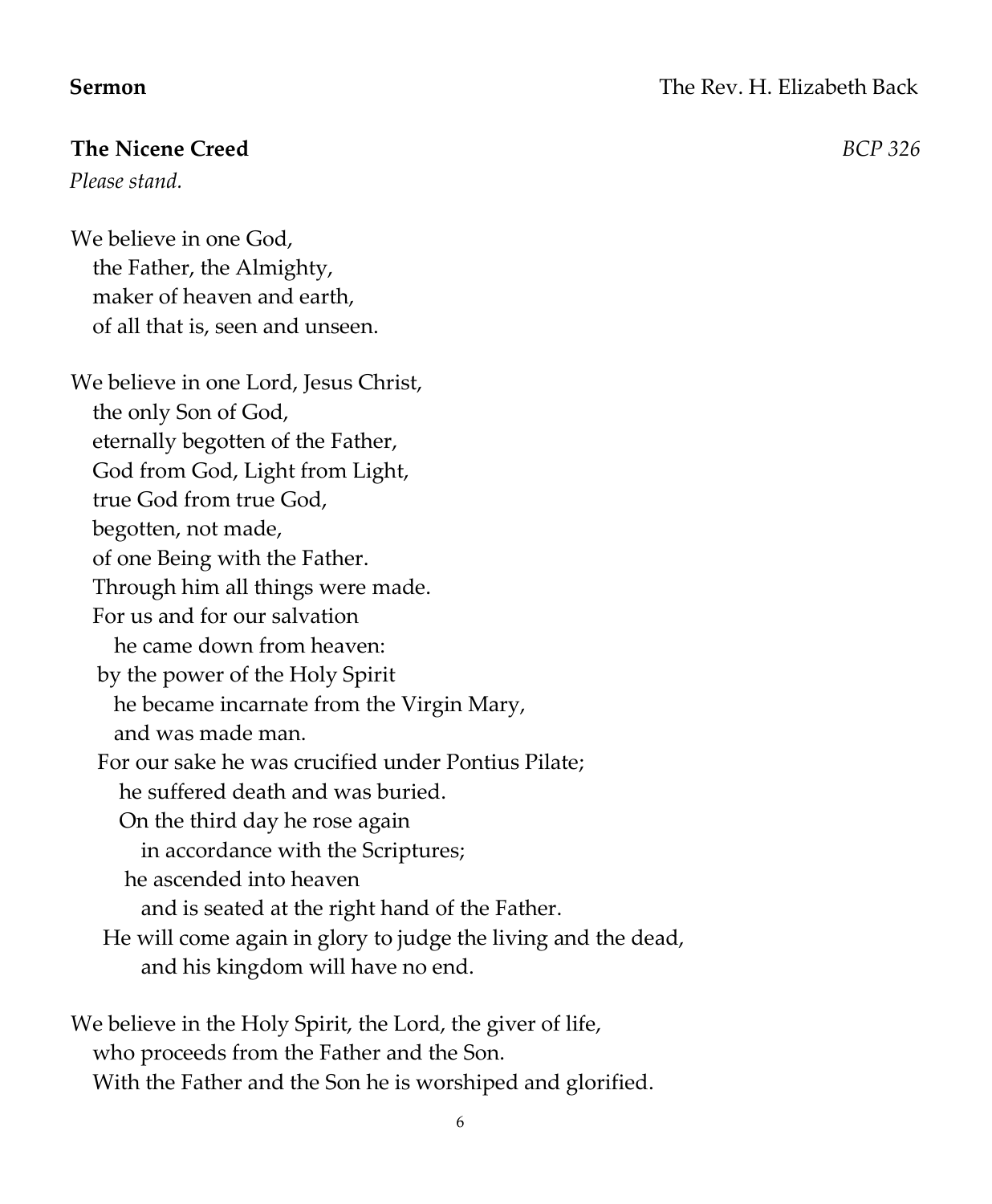He has spoken through the Prophets. We believe in one holy catholic and apostolic Church. We acknowledge one baptism for the forgiveness of sins. We look for the resurrection of the dead, and the life of the world to come. Amen.

# **The Prayers of the People** *BCP 328*

*Please kneel as able.* 

Let us pray for the whole state of Christ's Church and the world.

Almighty and everliving God, who in thy holy Word hast taught us to make prayers, and supplications, and to give thanks for all men: Receive these our prayers which we offer unto thy divine Majesty, beseeching thee to inspire continually the Universal Church with the spirit of truth, unity, and concord.

We pray for the Anglican Church of Burundi, and for Holy Trinity Church, Brandenburg**.**  Grant that all those who do confess thy holy Name may agree in the truth of thy holy Word, and live in unity and godly love.

Give grace, O heavenly Father, to Justin, Archbishop of Canterbury; Michael, our Presiding Bishop; Terry, our Bishop; Elizabeth, our priest; and to all bishops and other ministers, that they may, both by their life and doctrine, set forth thy true and lively Word, and rightly and duly administer thy holy Sacraments.

We pray for the Calvary Rector search process and for the search committee: open our eyes to perceive what is gracious, and grant us the courage to pursue thy mission.

And to all thy people give thy heavenly grace, and especially to this congregation here present; that, with meek heart and due reverence, they may hear and receive thy holy Word, truly serving thee in holiness and righteousness all the days of their life.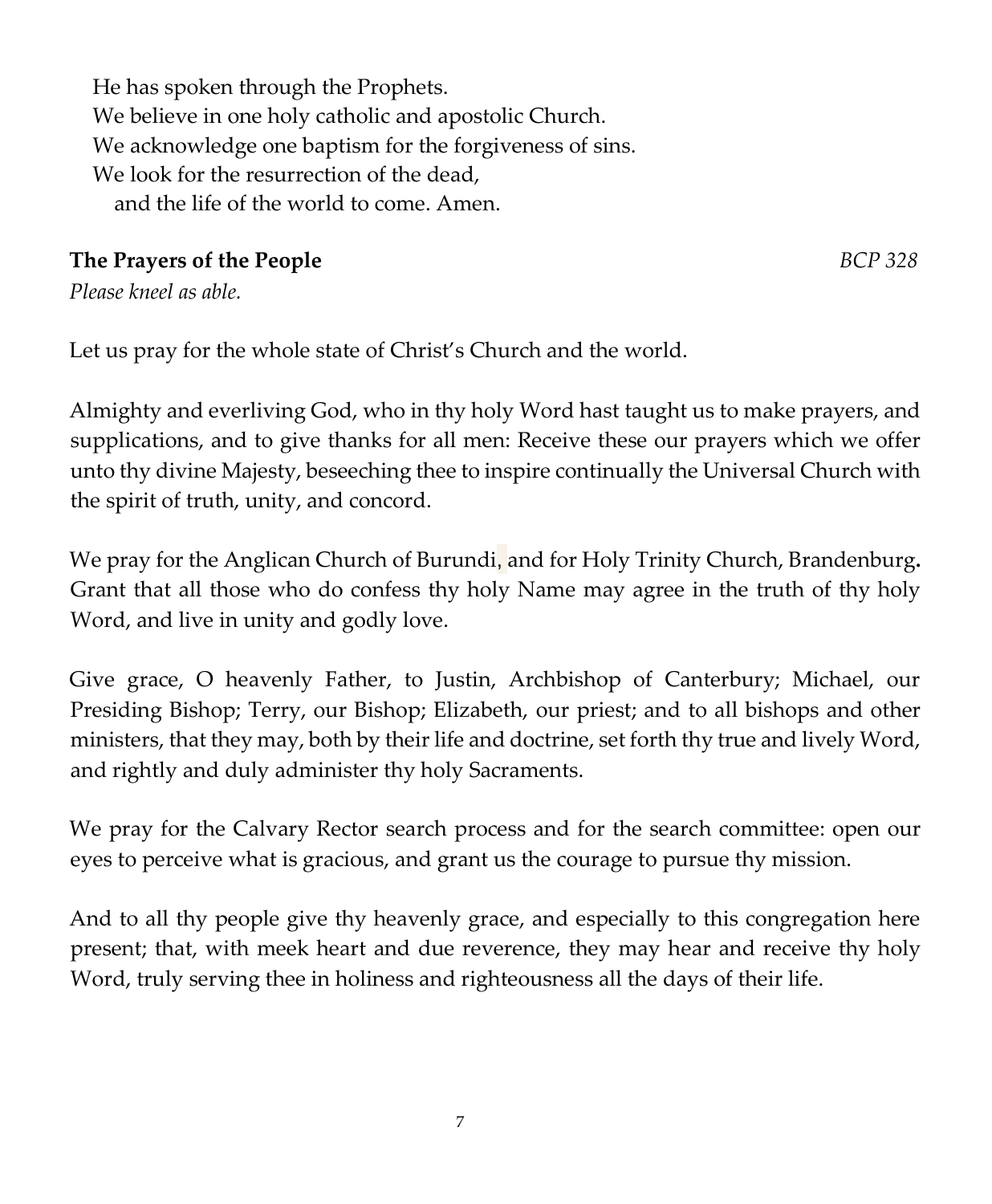We beseech thee also so to rule the hearts of those who bear the authority of government in this and every land, especially Donald, our President; Matthew and Eric, our Governors; and Greg, our Mayor; that they may be led to wise decisions and right actions for the welfare and peace of the world.

We commend to thy gracious care and keeping all the men and women of our armed forces at home and abroad. Defend them day by day with thy heavenly grace; and grant them a sense of thine abiding presence wherever they may be.

Open, O Lord, the eyes of all people to behold thy gracious hand in all thy works, that, rejoicing in thy whole creation, they may honor thee with their substance, and be faithful stewards of thy bounty.

And we most humbly beseech thee, of thy goodness, O Lord, to comfort and succor all Christians who suffer persecution; our guests of the food and clothing ministry; those affected by war, disaster, and tragedy throughout the world; June, Donna, Hildegarde, Janette, Isabella, Robert, Tom, Bill, Joyce, Brittanie, Ben, J.J., Lou; Liz, Scott, Debi, Jeff, Christopher, Audrey, Shawn, the Kohler family, Becky, Raymond, Helen, Alan, Thomas, Ed, Barbara, and Sharon; and all those who, in this transitory life, are in trouble, sorrow, need, sickness, or any other adversity.

We also bless thy holy Name for Downey Milliken Gray III, The Reverend Alvin Kershaw, Doris Kershaw, and for all thy servants departed this life in thy faith and fear, beseeching thee to grant them continual growth in thy love and service; and to grant us grace so to follow the good examples of all thy saints, that with them we may be partakers of thy heavenly kingdom.

Grant these our prayers, O Father, for Jesus Christ's sake, our only Mediator and Advocate. *Amen*.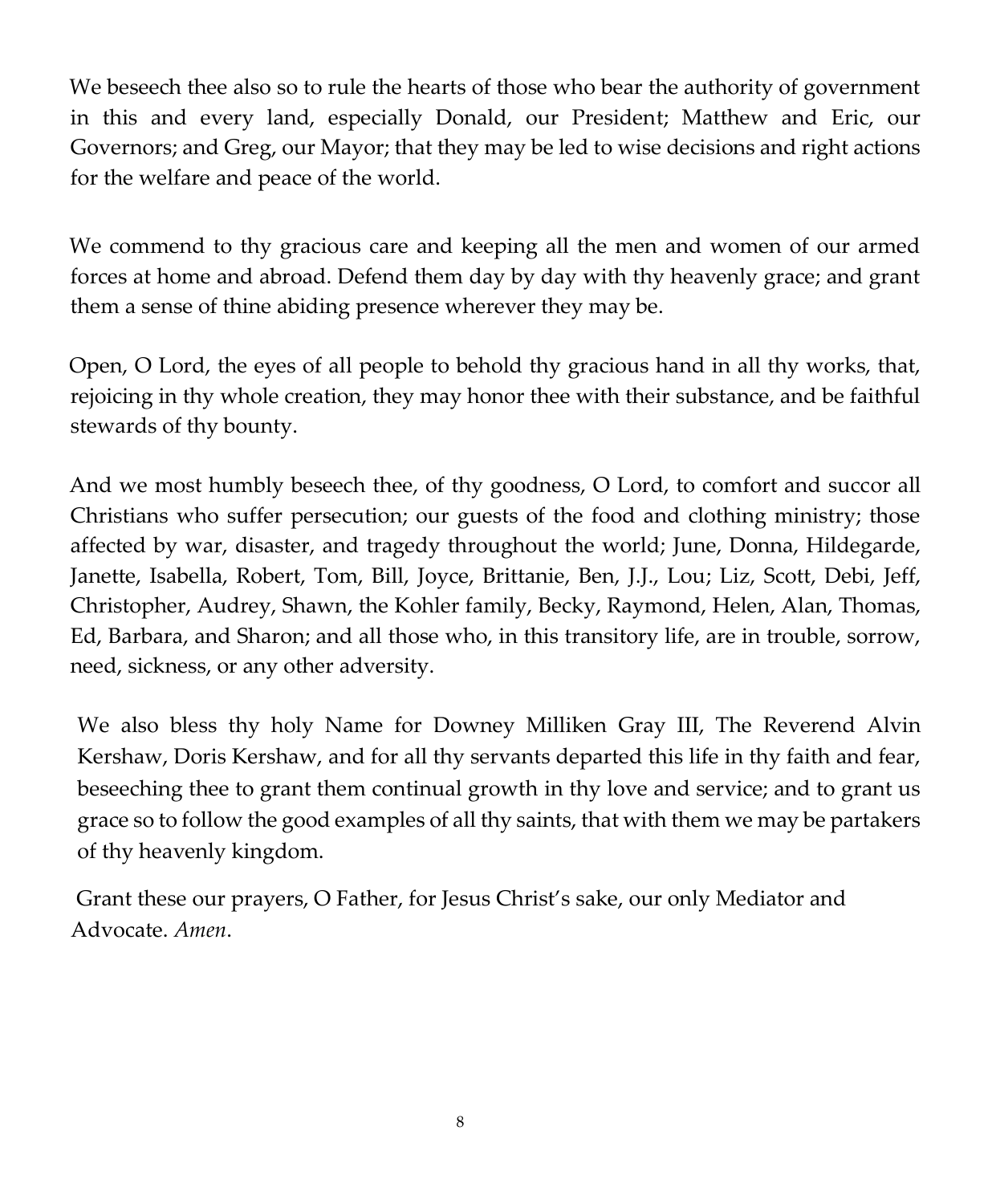### **The Confession of Sin** *BCP 330*

*The Celebrant says*  Let us humbly confess our sins unto Almighty God.

### *Silence.*

### *Minister and People*

Most merciful God, we confess that we have sinned against thee in thought, word, and deed, by what we have done, and by what we have left undone. We have not loved thee with our whole heart: we have not loved our neighbors as ourselves. We are truly sorry and we humbly repent. For the sake of thy Son Jesus Christ, have mercy on us and forgive us; that we may delight in thy will, and walk in thy ways, to the glory of thy Name. Amen.

### *The Celebrant stands and says*

Almighty God, our heavenly Father, who of his great mercy hath promised forgiveness of sins to all those who with hearty repentance and true faith turn unto him, have mercy upon you, pardon and deliver you from all your sins, confirm and strengthen you in all goodness, and bring you to everlasting life; through Jesus Christ our Lord. *Amen*.

# **The Peace** *BCP 332 Please stand. Celebrant* The peace of the Lord be always with you. *People* And with thy spirit.

*Then the Ministers and the People may greet one another in the name of the Lord. Please be seated.*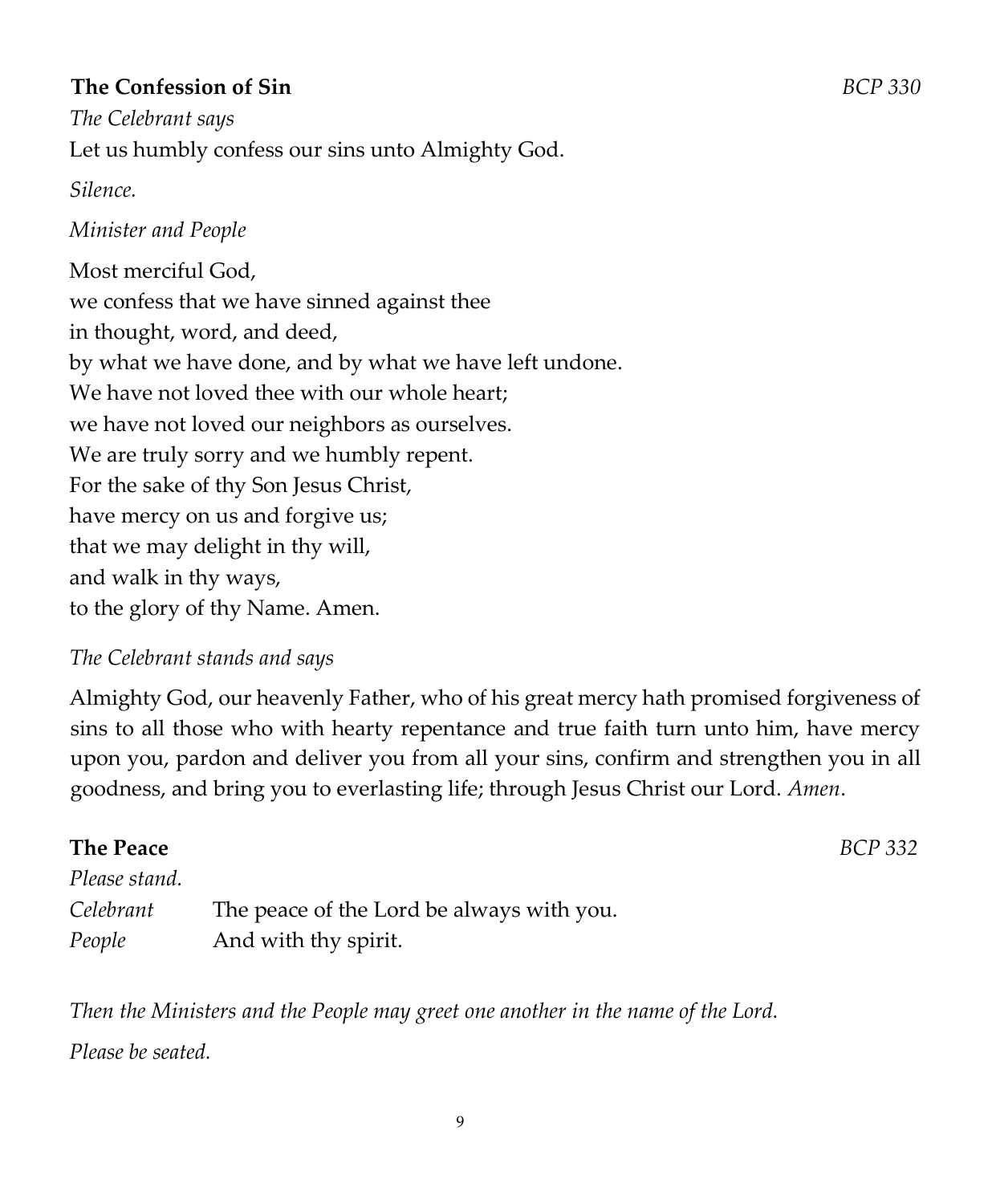# **Greeting**

### **The Offertory**

*The celebrant says* 

Welcome one another, therefore, just as Christ has welcomed you, for the glory of God. *Romans 15:7* 

*Please remain seated until the Celebrant says the following, then stand.* 

*Celebrant* All things come of thee, O Lord, *People* And of thine own have we given thee.

# **The Holy Communion**

**The Great Thanksgiving** *Eucharistic Prayer I, BCP 333*

| Please remain standing. |                                       |
|-------------------------|---------------------------------------|
| Celebrant               | The Lord be with you                  |
| People                  | And with thy spirit.                  |
| Celebrant               | Lift up your hearts.                  |
| People                  | We lift them up unto the Lord.        |
| Celebrant               | Let us give thanks unto our Lord God. |
| People                  | It is meet and right so to do.        |

*The Celebrant proceeds* 

It is very meet, right, and our bounden duty,  $\dots$ 

Therefore with Angels and Archangels, and with all the company of heaven, we laud and magnify thy glorious Name; evermore praising thee, and saying,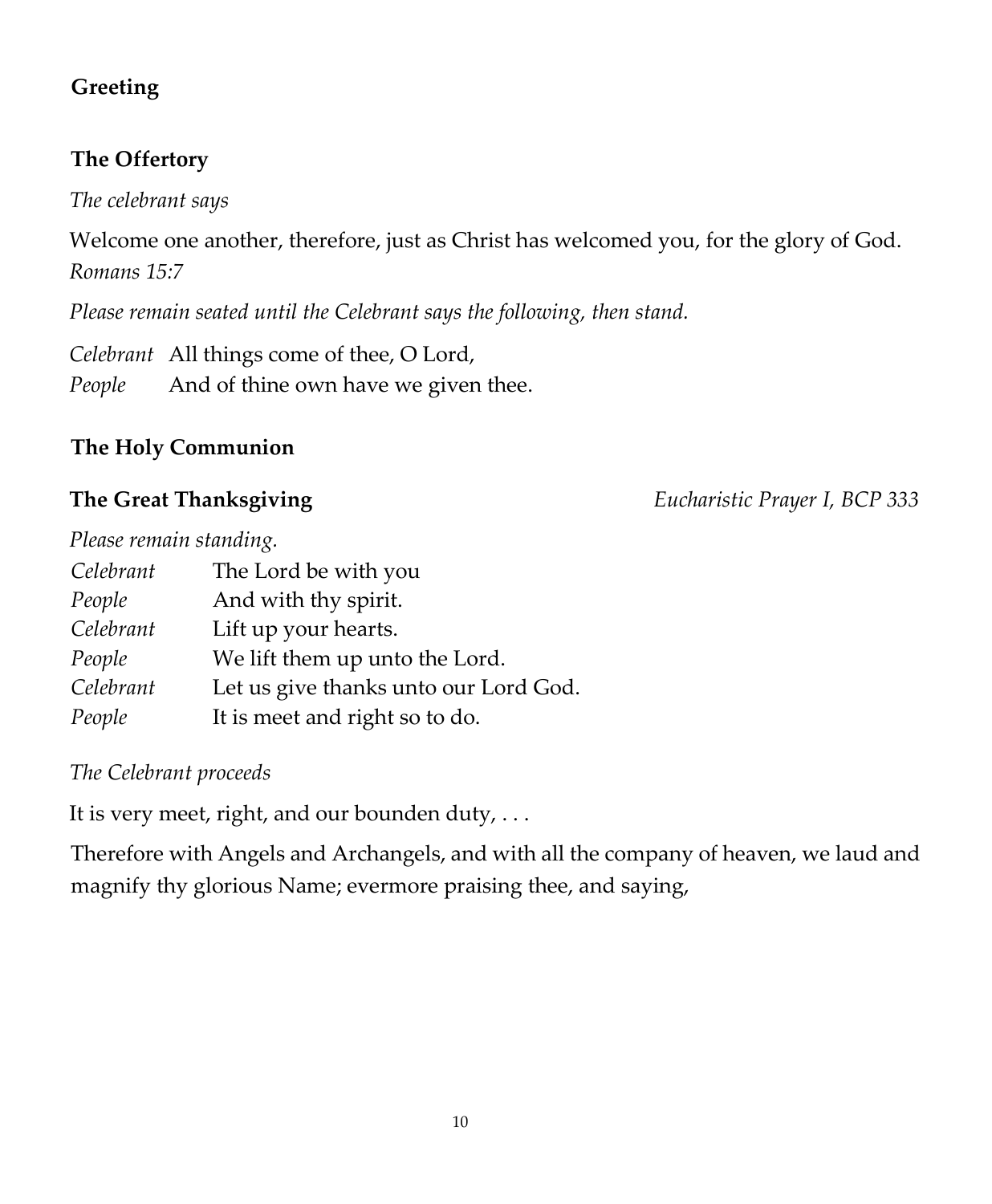### **Sanctus**

Holy, holy, holy, Lord God of Hosts: Heaven and earth are full of thy glory. Glory be to thee, O Lord Most High. Blessed is he that cometh in the name of the Lord. Hosanna in the highest.

*Please kneel as able. The Celebrant continues* 

All glory be to thee ...

By whom, and with whom, in the unity of the Holy Ghost, all honor and glory be unto thee, O Father Almighty, world without end. *AMEN*.

*The Celebrant then continues BCP 336* 

And now, as our Savior Christ hath taught us, we are bold to say,

*People and Celebrant.*  Our Father, who art in heaven, hallowed be thy Name, thy kingdom come, thy will be done, on earth as it is in heaven. Give us this day our daily bread. And forgive us our trespasses, as we forgive those who trespass against us. And lead us not into temptation, but deliver us from evil. For thine is the kingdom, and the power, and the glory, for ever and ever. Amen.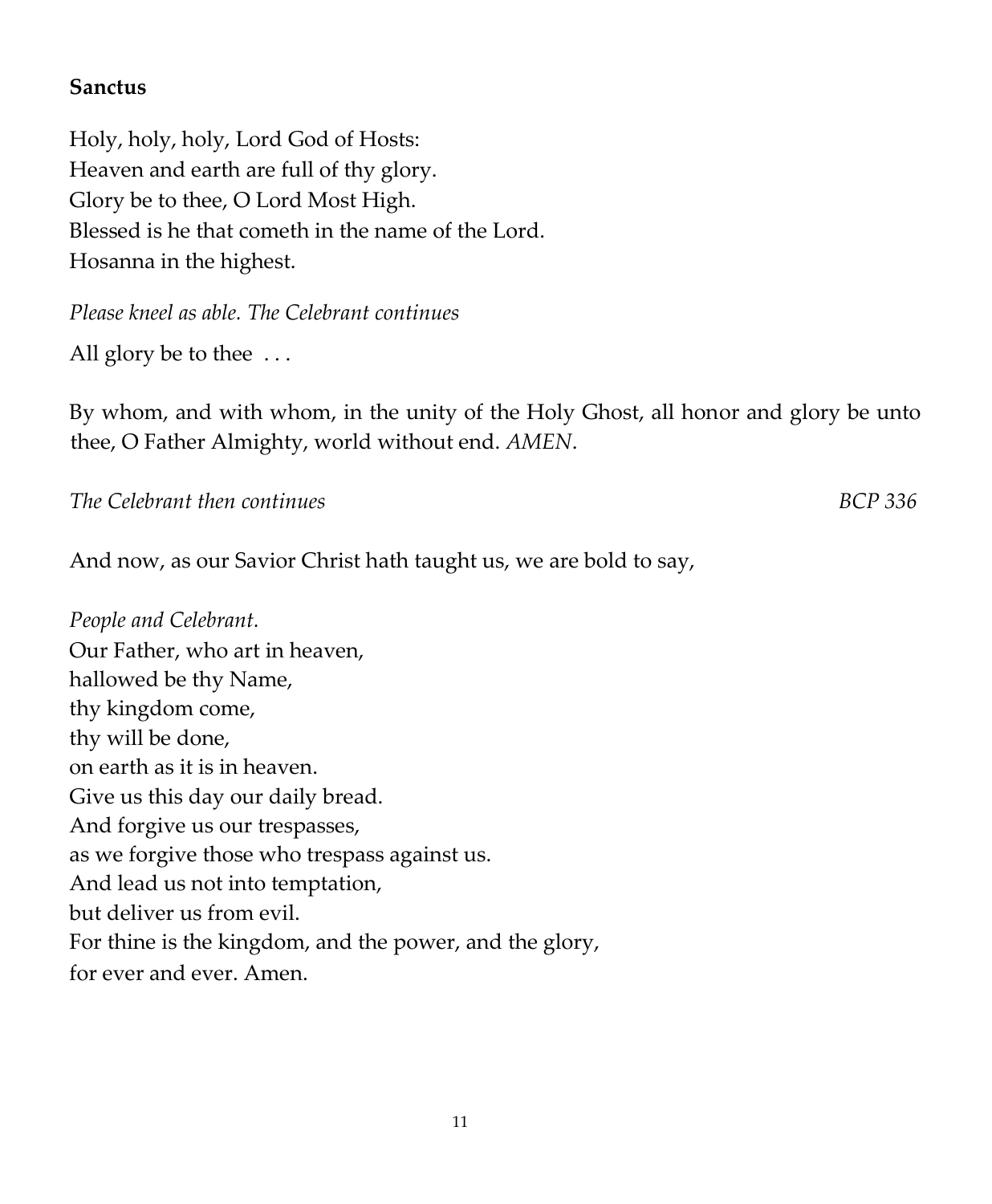### **The Breaking of the Bread** *BCP 337*

*A period of silence is kept.* 

*Celebrant* Alleluia. Christ our Passover is sacrificed for us; *People* Therefore let us keep the feast. Alleluia.

### **Invitation to Communion** *BCP 338*

The Gifts of God for the People of God. Take them in remembrance that Christ died for you, and feed on him in your hearts by faith, with thanksgiving.

### **Communion of the People**

*All baptized Christians are welcome to receive Holy Communion. Please tell the clergy if you need gluten-free bread. If you come to the communion rail for a blessing instead, please cross your arms on your chest. If you are interested in being baptized, please contact a priest of the parish.* 

After Communion, the Celebrant says **BCP** 339

Let us pray.

*Please kneel as able and join in saying this prayer.* 

Almighty and everliving God, we most heartily thank thee for that thou dost feed us, in these holy mysteries, with the spiritual food of the most precious Body and Blood of thy Son our Savior Jesus Christ; and dost assure us thereby of thy favor and goodness towards us; and that we are very members incorporate in the mystical body of thy Son, the blessed company of all faithful people; and are also heirs, through hope, of thy everlasting kingdom. And we humbly beseech thee, O heavenly Father, so to assist us with thy grace, that we may continue in that holy fellowship, and do all such good works as thou hast prepared for us to walk in; through Jesus Christ our Lord, to whom, with thee and the Holy Ghost, be all honor and glory, world without end. *Amen*.

### **The Blessing** *BCP 340*

*The Celebrant blesses the people.*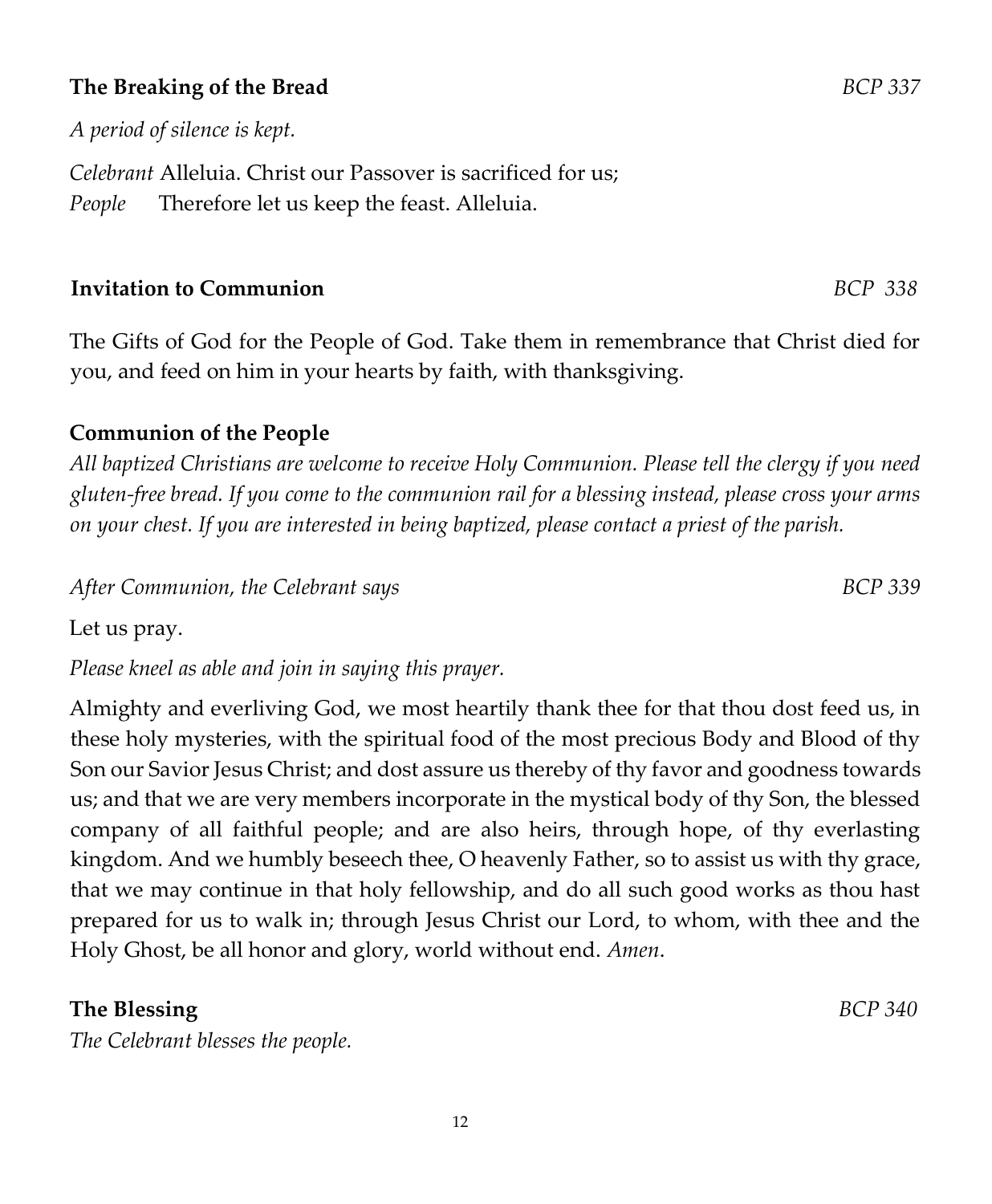# **The Dismissal**

*Please stand.* 

| Celebrant | Let us go forth in the name of Christ! |
|-----------|----------------------------------------|
| People    | Thanks be to God.                      |

**Postlude** *Recessional* William Mathias (1934-1992)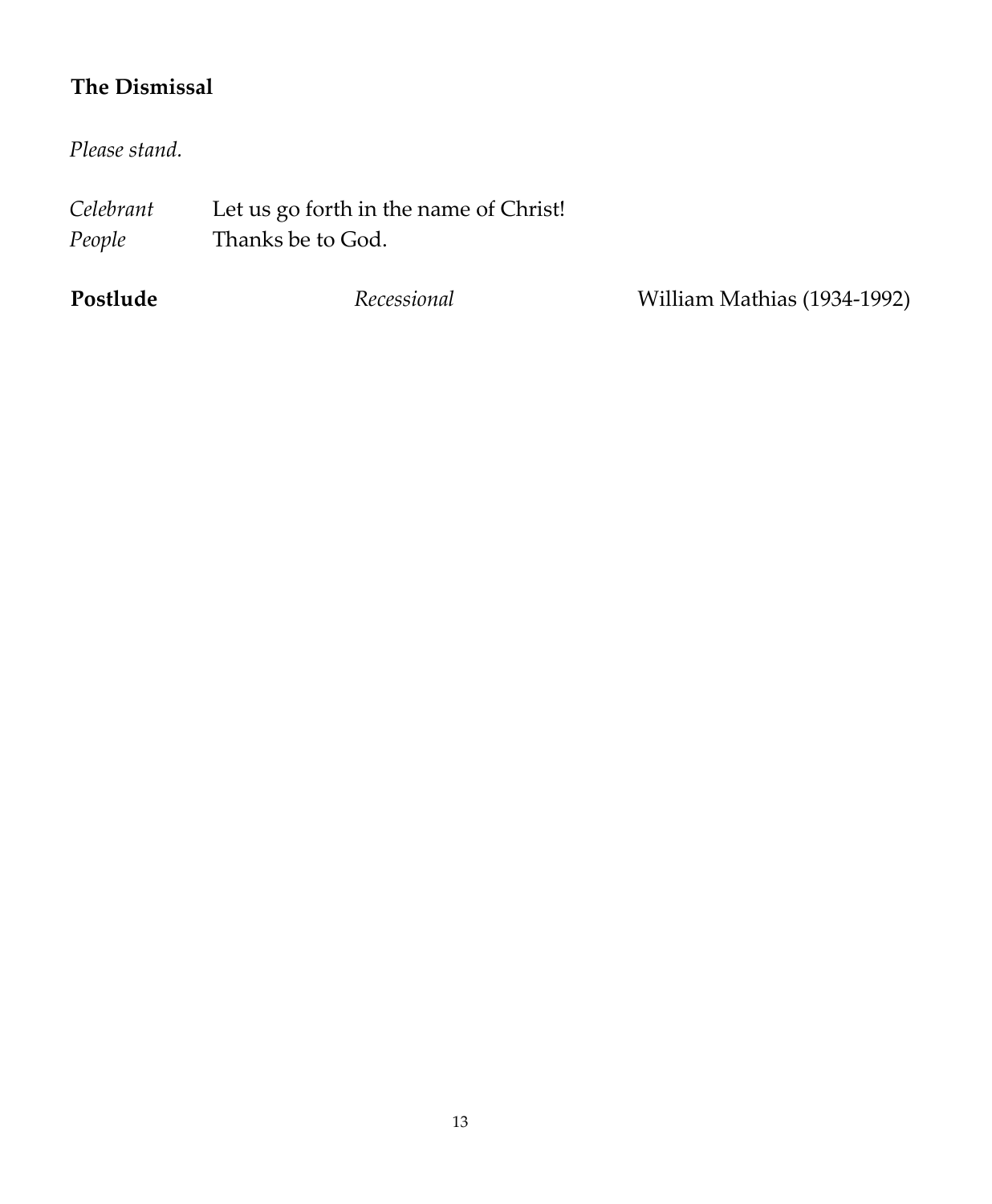### **SUNDAY MINISTRIES**

LECTORS: 8:30 Jamie Hendon, Dade Luckett; 11:00 Jim Barnes, Don Snow, Cindy Curry EUCHARISTIC MINISTERS: 8:30 Jamie Hendon, Dade Luckett; 11: Arthur Dietz, Tim Duncan USHERS: Michael Hensley, Captain HOSPITALITY: The Souper Bowl Brigade ALTAR GUILD: Donna Duvall, Corky Sachs FLOWER DELIVERY: We thank them for their service ACOLYTES: Arthur Dietz

*Scheduled ministers for each Sunday should be sent to [verger@calvaryepiscopal.org](mailto:verger@calvaryepiscopal.org) by the preceding Tuesday at noon.*

# **FLOWER LIST**

The ALTAR flowers are given to the glory of God in loving memory of Downey Milliken Gray III by the Gray family.

The Chancel flowers are given to the glory of God in loving memory of The Rev. Alvin Kershaw and Doris Kershaw by the Kershaw family.

*Rest eternal grant to them, O Lord, and let light perpetual shine upon them.*

*If you would like to give flowers, please contact Jim Barnes at 587-6011, ext. 26*

## **PRAYER LIST**

*We ask your prayers for the special needs and concerns of this congregation.*

**TO BE READ AT THE 8:30 SERVICES:** June, Donna Condon, Hildegarde Temple, Janette Timmering, Isabella Robins, Robert, Tom Hill, Bill Whitaker, Brittanie Weaver, Ben Weaver, JJ Robb, Lou, Liz Eckler Nussbaum, Scott Crawford, Debi MacDonald, Jeff Ritchie, Christopher, Audrey, Shawn, the Kohler family, Becky Meyer, Raymond, Helen, Alan, Thomas Robins, Ed Carle, Barbara Zeigler and Sharon.

**TO BE READ AT THE 11:00 SERVICE**: Spencer, Marion Six, Harold Six, Shirley Leach, Joan Humke, Lynn McPherson, Ben Sanders, Carl Hausman, Marsha, Charlie, Carter Judkins, George Back, Margaret Back, the Back family, Lynne Lyndrup, Hank Buckwalter, Georgine Buckwalter, Art Gullett, Ray Gullett, Sandra Cherry, Anna Weiss, Sandy Hill, Lincoln, Ted Mussler, and Debbie Navas.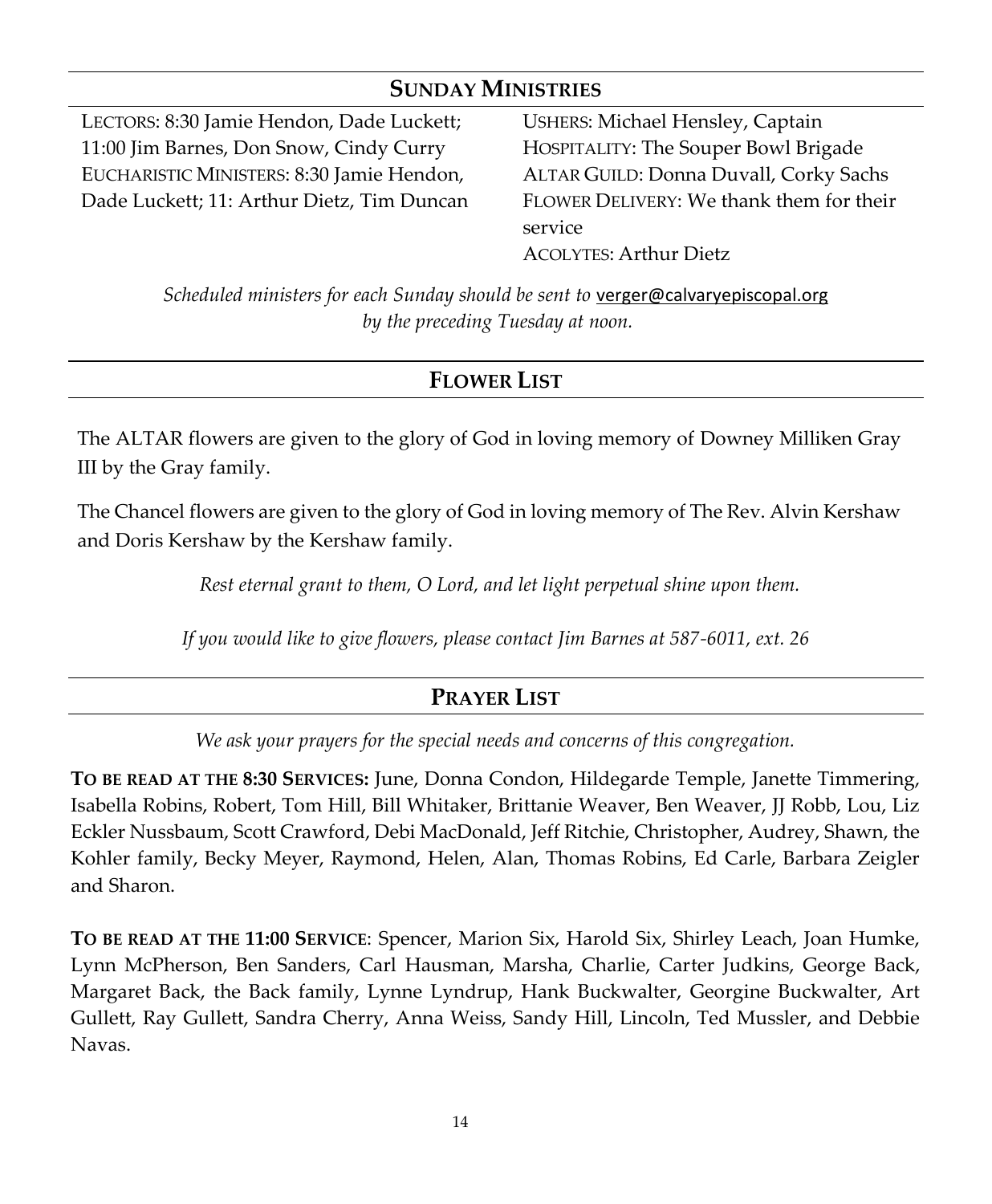|                  |              | <b>WORSHIP SCHEDULE &amp; CALENDAR</b>                                           |                                |  |
|------------------|--------------|----------------------------------------------------------------------------------|--------------------------------|--|
| <b>SUNDAY</b>    | 8:30a.m.     | Holy Eucharist, Rite One                                                         | Epiphany 5                     |  |
| February 4       | $9:30$ a.m.  | Choir Rehearsal                                                                  | Presentation of Our Lord (tr.) |  |
|                  | $10:00$ a.m. | <b>Adult Forum</b>                                                               |                                |  |
|                  | 11:00 a.m.   | Holy Eucharist, Rite Two                                                         |                                |  |
|                  | 12:15 p.m.   | Coffee Hour                                                                      |                                |  |
| <b>MONDAY</b>    | 9:30 a.m.    | Food and Clothes Closet                                                          |                                |  |
| February 5       |              |                                                                                  |                                |  |
| <b>TUESDAY</b>   | 9:30 a.m.    | Food and Clothes Closet                                                          |                                |  |
| February 6       |              |                                                                                  |                                |  |
| <b>WEDNESDAY</b> | $9:30$ a.m.  | Food and Clothes Closet                                                          |                                |  |
| February 7       | 10:00 a.m.   | Women's Bible Study at Panera Bread, 1801 Rudy Lane                              |                                |  |
|                  | 8:00 p.m.    | Alcoholics Anonymous Meeting                                                     |                                |  |
| Thursday         | 9:30 a.m.    | Food and Clothes Closet                                                          |                                |  |
| February 8       | 12:05 p.m.   | <b>Holy Eucharist with Anointing</b><br>Calvary's Well Ministry @ Salvation Army |                                |  |
|                  | 3:30 p.m.    |                                                                                  |                                |  |
|                  |              | 911 Brook Street                                                                 |                                |  |
|                  | 5:30 p.m.    | Laundry Love @Aunt Bee's Laundry, 2 <sup>nd</sup> and Ormsby                     |                                |  |
|                  | 7:00 p.m.    | Choir Rehearsal                                                                  |                                |  |
| FRIDAY           |              | Office Closed                                                                    |                                |  |
| February 9       | 7:00 p.m.    | Alcoholics Anonymous Meeting                                                     |                                |  |
| <b>SATURDAY</b>  |              | Office Closed                                                                    |                                |  |
| February 10      |              |                                                                                  |                                |  |
| <b>SUNDAY</b>    | 8:30 a.m.    | Holy Eucharist, Rite One                                                         | Last Epiphany                  |  |
| February 11      | $9:30$ a.m.  | Choir Rehearsal                                                                  |                                |  |
|                  | $10:00$ a.m. | Lenten Event                                                                     |                                |  |
|                  | $11:00$ a.m. | Holy Eucharist, Rite One                                                         |                                |  |
|                  | 12:15 p.m.   | Coffee Hour                                                                      |                                |  |
|                  | 6:00 p.m.    | Youth Group meeting @ St. Thomas,                                                |                                |  |
|                  |              | 9616 Westport Road                                                               |                                |  |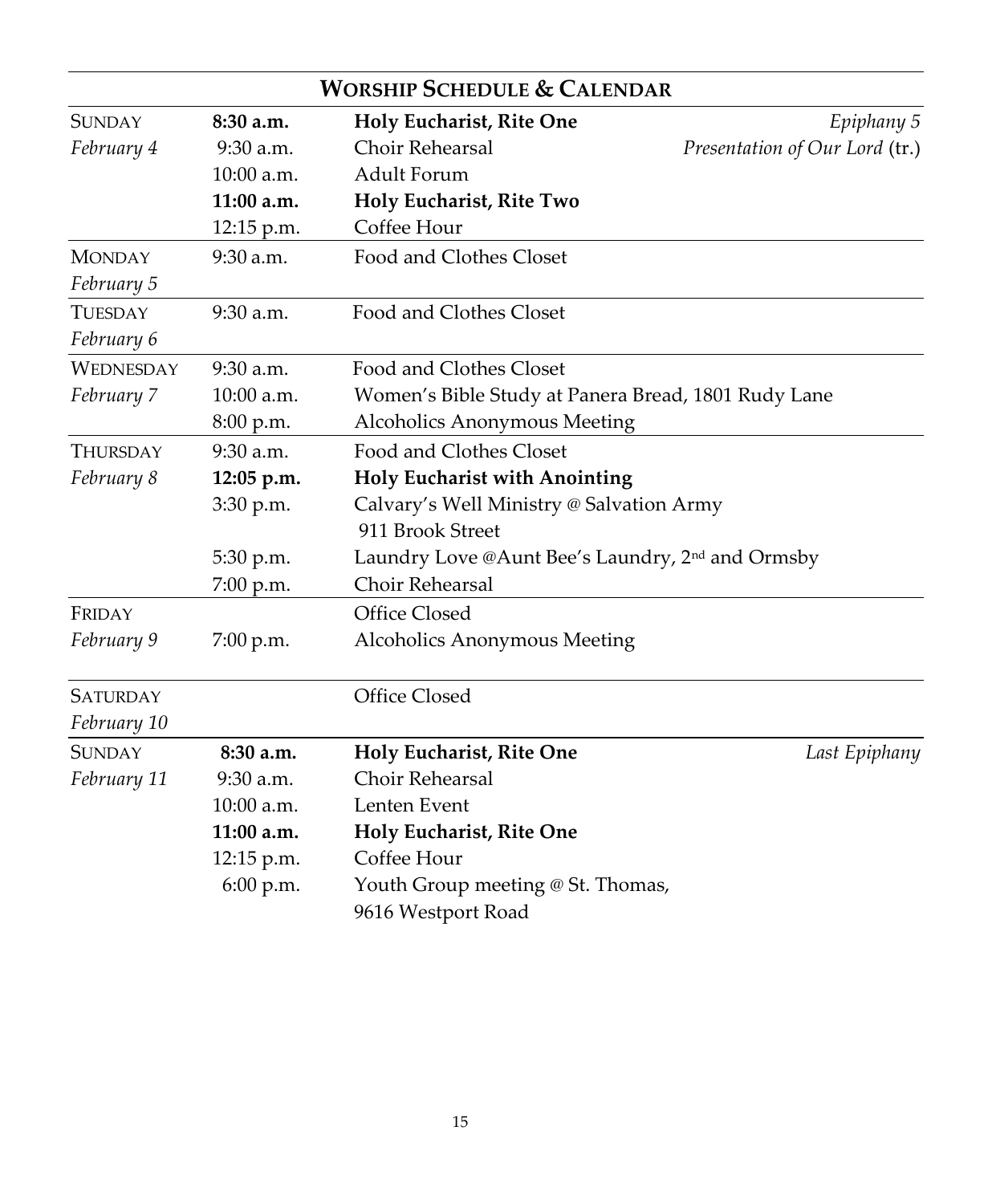### **RECTOR SEARCH COMMITTEE**

Bart Brown Dean French Cindy Curry **Ruth Robins** Art Dietz Corky Sachs

Susan Baker Ted Mussler

Deborah Stewart, Chair

### **CALVARY CLERGY AND STAFF**

| The Rev. Elizabeth Back, Priest-In-Charge<br>elizabeth.back@calvaryepiscopal.org | $(587-6011x12)$          |
|----------------------------------------------------------------------------------|--------------------------|
| James M. Barnes, Verger and Parish Administrator<br>verger@calvaryepiscopal.org  | $(587-6011x26)$          |
| Britt Shelton, Sunday School Coordinator<br>britt.shelton@calvaryepiscopal.org   | $(587-6011x22)$          |
| Shawn R. Dawson, Interim Director of Music<br>music@calvaryepiscopal.org         | $(587 - 6011 \times 17)$ |
| Leroy Malone, Sexton<br>leroy.malone@calvaryepiscopal.org                        | $(587 - 6011)$           |

### **ANNOUNCEMENTS**

*Announcements for the bulletin should be submitted to* [Verger@CalvaryEpiscopal.org](mailto:Verger@CalvaryEpiscopal.org) *by the preceding Tuesday at noon.* 

**COFFEE HOUR** in Frazier Hall: The Calvary Coffee Hour invites all to join us every Sunday following the 11:00 service. We have a new and exciting schedule ahead. Today, you must stay for Souper Bowl Sunday as Margaret Dickinson hosts with one of her legendary homemade soups and salad. Next Sunday, CCH will celebrate Valentines Day hosted by the Frenches and the Klings. It's a time to share our love with good food and fellowship. Stay tumed for weekly news about CCH. Please check with Lou Henson if you have questions or would be interested in hosting.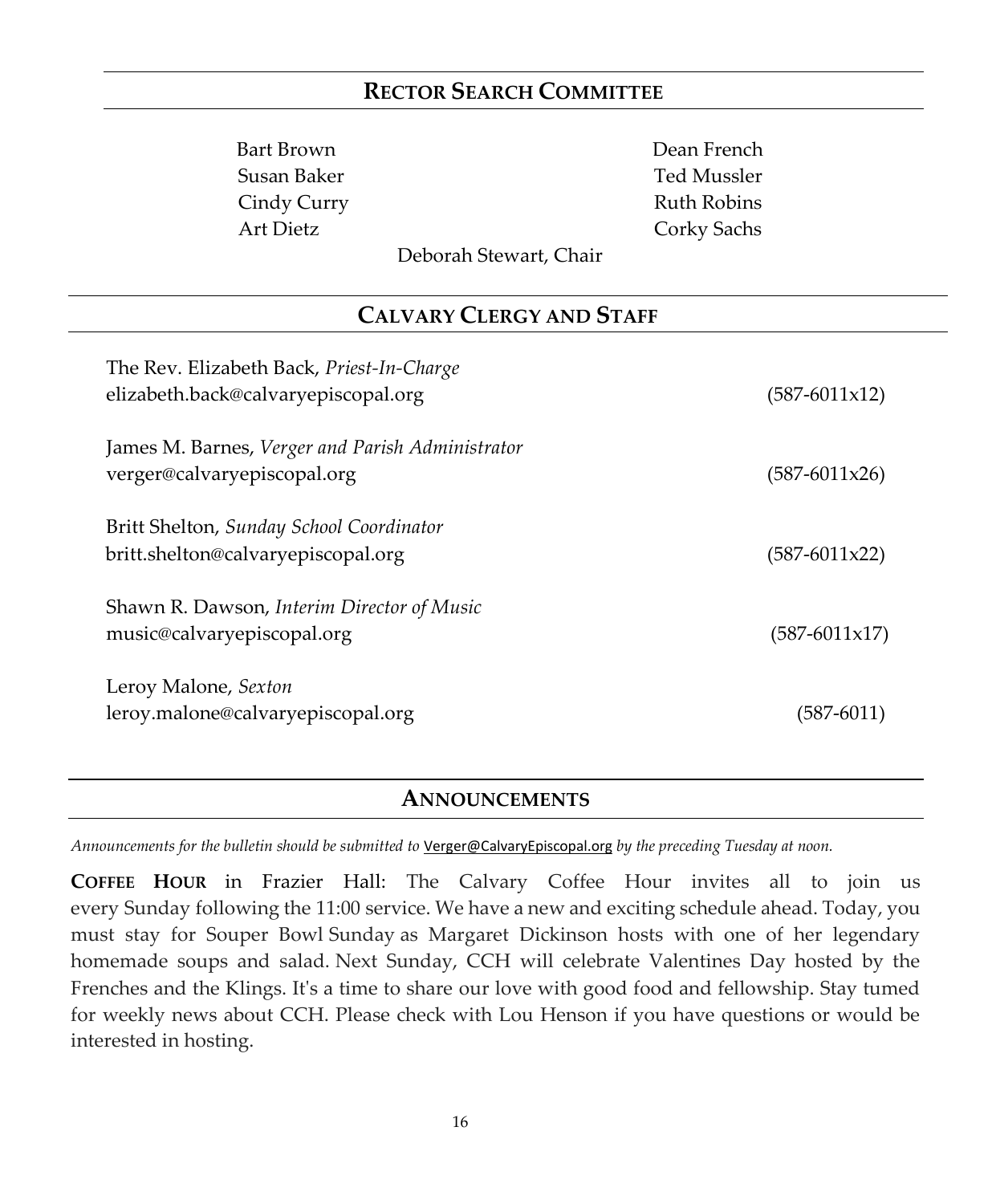**BIBLE STUDY:** Women's Bible Study will continue Wednesday, February 7 at 10:00 a.m., at Panera Bread, 1801 Rudy Lane, where we are studying women in the Bible. While there is no childcare, children are welcome; bring your own crayons.

**SYMPATHY:** We express Christian sympathy to Betsy Gray, Holly Gray, and the Gray family upon the death of Downey Milliken Gray III. The Burial Office was read for Downey on Saturday, February 3. "*Though nothing can bring back the hour of splendor in the grass, glory in the flower. We will grieve not, rather find strength in what remains behind."* [William Wordsworth](http://www.brainyquote.com/quotes/authors/w/william_wordsworth.html)

**LENTEN INTERGENERATIONAL EVENT:** Put the Lenten Intergenerational Event on your calendar - February 11 at 10:00 a.m. in Frazier Hall. Devotional Stations will include: Giving Envelopes, Lent Unity Bracelets, The Meaning of Lent poster coloring for children, Lent Madness Saint Brackets, making Resurrection Gardens to take home and watch grow throughout the season.

**THE 2018 PANCAKE SUPPER EVENT – ANOTHER INTERGENERATIONAL EVENT:** The Shrove Tuesday Pancake Supper is scheduled for Tuesday, February 13, at 6:00 in Parker Hall. Activities will include being led by live music in a march to bury the Alleluias. Monetary donations and donations of pancake mix, butter, syrup, eggs, bacon/sausage are sought.

**YOUTH GROUP:** Youth Group for 6th–12th grade meets the second Sunday of every month from 6:00- 7:30pm. The next meeting is on February 11 at St. Thomas Episcopal Church, 9616 Westport Road. For any other questions regarding Sunday School and Children/Youth events please email Britt Shelton at [britt.shelton@calvaryepiscopal.org](mailto:britt.shelton@calvaryepiscopal.org).

**SUNDAY SCHOOL:** Sunday School classes for children grades K-5 are held during the 11 o'clock service unless otherwise noted in the calendar above. Everyone will enter the church and be seated with their children. The children will process out of the church by following the acolyte holding the cross during the *Kyrie*, the *Trisagio*n, or the *Gloria in excelsis,* and go to their Sunday School class. They will then return to their parents in the church service during The Peace. Those who are interested in volunteering to teach or to be a door person for Sunday School please contact Britt Shelton as above. You may also pre-register your children by emailing Britt for a new registration packet.

**LAUNDRY LOVE:** The next dates that Calvary hosts the Laundry Love Initiative at Aunt Bee's Laundry, 2<sup>nd</sup> and Ormsby, are February 8 and August 9. Other members of the Urban Partnership host the Initiative as follows: Aunt Bee's – March 8, April 12, May 10, June 14, July 12, Sep 13, Oct 11, Nov 8, and Nov 13, and at the new location, Parkland Laundromat,  $26<sup>th</sup>$  and Dumesnil, on Feb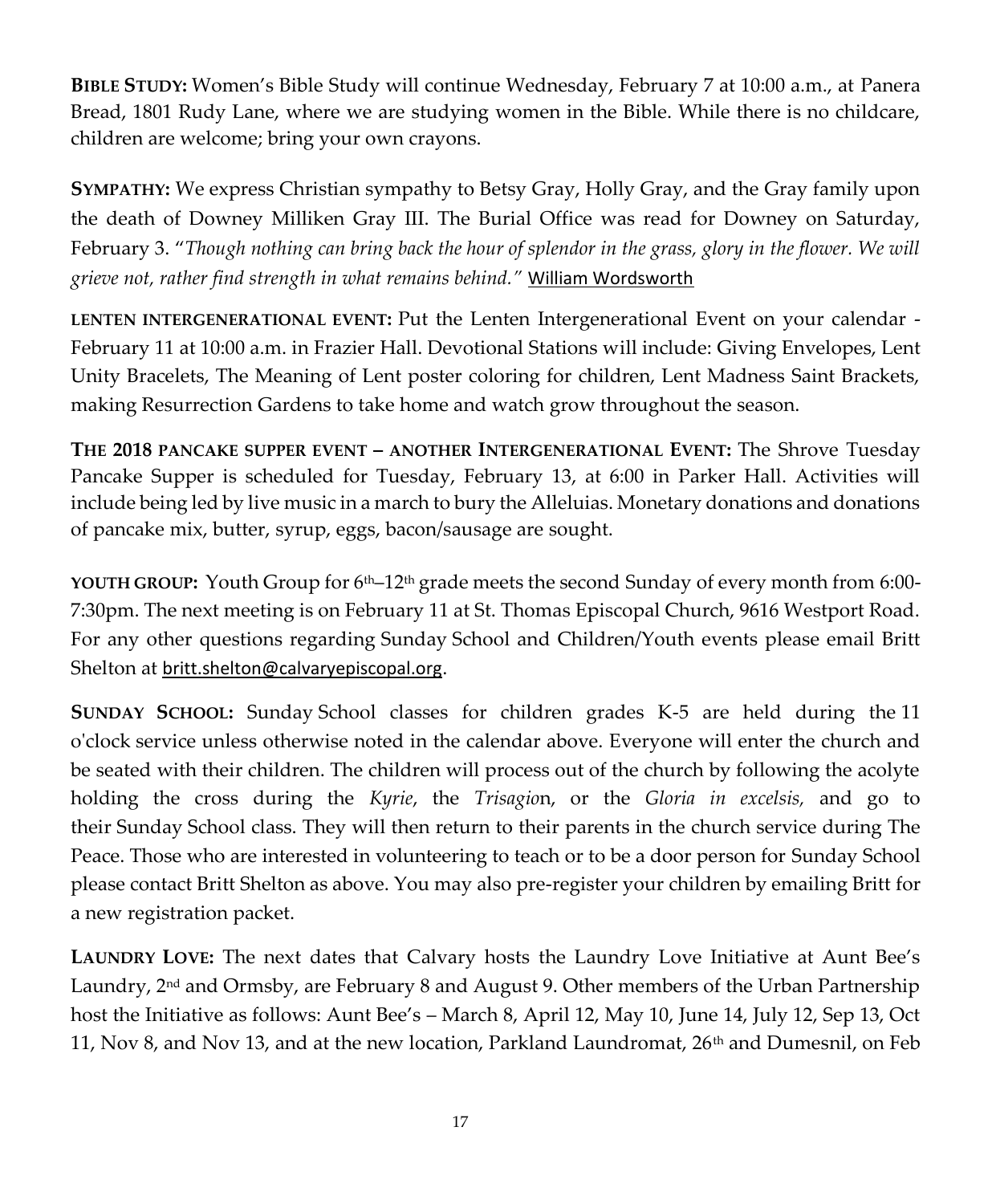15, Mar 15, Apr 19 and May 17. Everyone is welcome to assist even when Calvary is not the host. If you have questions, please contact Jennifer Kling, Urban Partnership Liaison, at 502-905-5586.

**SAVE THE DATE**: Calvary's 2017-18 Sacred Arts Series will continue on Sunday 25 February with the second Bach Vespers service of the year. A 3:30 p.m. lecture by Dr. John Hale will precede the 4:00 p.m.service, which will feature Bach's cantata "Du wahrer Gott und Davids Sohn," BWV 23, performed by the Calvary Choir with chamber orchestra.

**COFFEE CONCERT POSTSCRIPTS:** Want to lunch with Calvary friends at the Bristol Bar & Grille after the Louisville Orchestra's Coffee Concert on Friday, February 23? Doesn't matter if you attend the Coffee Concert or not, you're welcome to join the lunch group! We'll gather at the Bristol at 12:30 pm. RSVP to Ruth Robins by email at[dachs@twc.com](mailto:dachs@twc.com), by text at [\(502\) 727-3690](tel:(502)%20727-3690) or by phone at [\(502\) 893-2237](tel:(502)%20893-2237).

**WE'RE GOING PLACES!** Calvary's every-other-month dining group will gather at MESH, [3608](https://maps.google.com/?q=3608+Brownsboro+Road&entry=gmail&source=g)  [Brownsboro Road](https://maps.google.com/?q=3608+Brownsboro+Road&entry=gmail&source=g), at 11:30 AM on February 7 for our Valentine's luncheon. Please join us for fun, food and festivity! RSVP to Ruth Robins by email at [dachs@twc.com](mailto:dachs@twc.com), by text at [\(502\) 727-3690](tel:(502)%20727-3690) or by phone at [\(502\) 893-2237](tel:(502)%20893-2237).

| <b>SUNDAY</b>   | Sanctuary/Altar | Choir | Nave | Total      |
|-----------------|-----------------|-------|------|------------|
| <b>SERVICES</b> |                 |       |      | Attendance |
| 01/28/18        |                 |       |      |            |
| 08:30 am        | 3               |       | 5    | 9          |
| $11:00$ am      | 6               | 21    | 52   | 79         |
| <b>TOTAL</b>    | 9               | 22    | 57   | 88         |
|                 |                 |       |      |            |
| 01/28/18        |                 |       |      |            |
| Three Choirs    |                 | 63    | 96   | 159        |
| Festival        |                 |       |      |            |

### **ATTENDANCE UPDATE:**

Calvary's Well: January 25, 2018 (51<sup>0</sup> ) – Cups Hot Chocolate=162; Sandwiches=129; Socks, T-shirts, Shoes, etc.=76. February 1, 2018 (34<sup>0,</sup> rain, snow) – Cups Hot Chocolate=92; Sandwishes=120; Cookies=240; Clothing=32.